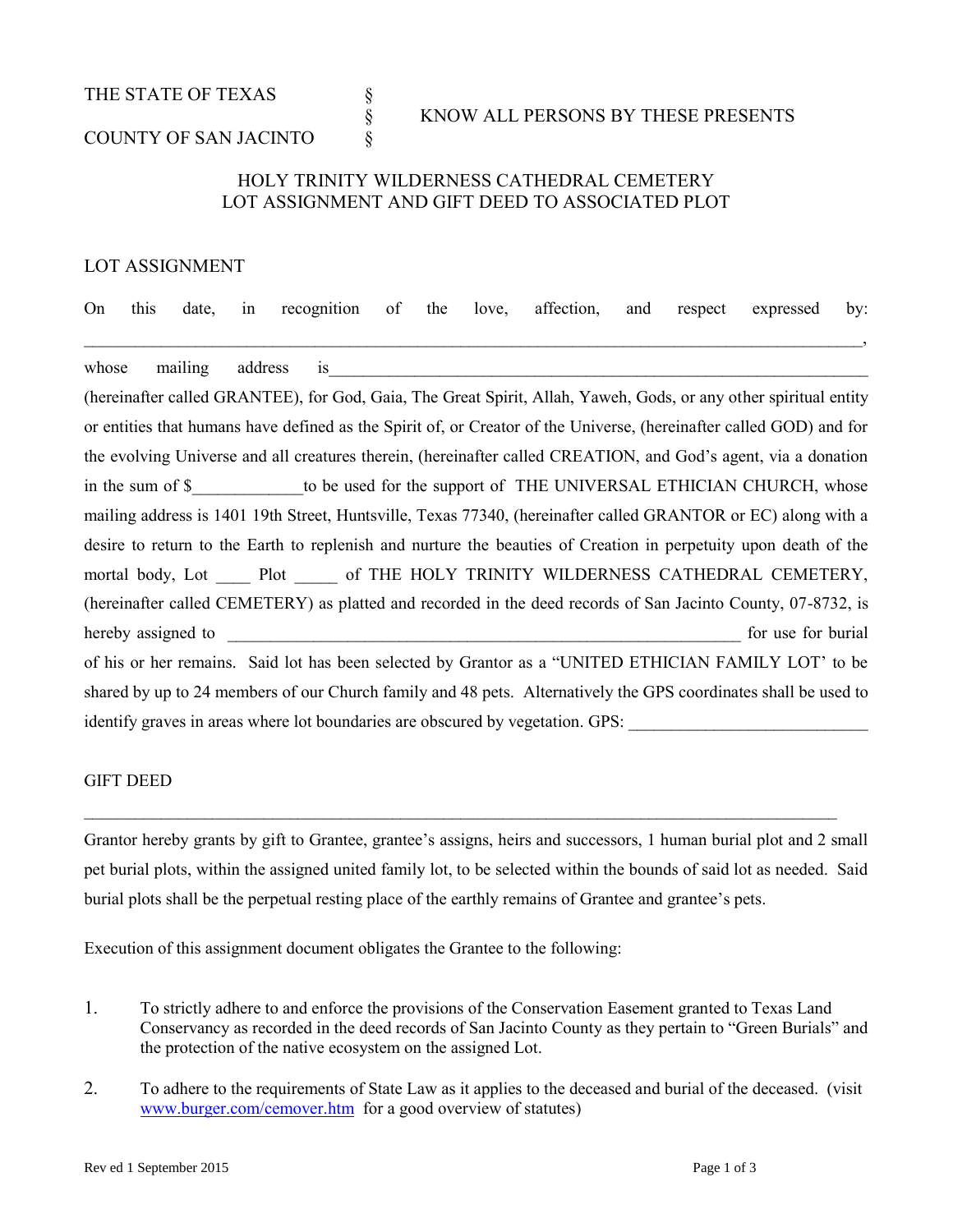- 3. To erect a marker at the head of each grave within 12 months of burial, that gives a short biographical narrative about the deceased, along with a favorite poem, quotation, or verse of scripture if desired
- 4. To provide THE UNIVERSAL ETHICIAN CHURCH with the GPS coordinates of each burial along with the biographical information related to the deceased for posting on the church's web-site or sites at www.salvationnetwork.org or www.holytrinitycemetery.org, or maintained in other church records.
- 5. To strictly adhere to the cemetery rules as laid out by Grantor and to comply with any future changes or modifications to same. (visit [www.cemeterygroup.org](http://www.cemeterygroup.org/) or [www.holytrinitycemetery.org](http://www.holytrinitycemetery.org/))

Grantee further absolves Grantor of any and all liability associated with failure of the Grantee, or Grantee's assigns, and to indemnify same, as it relates to:

- 1. Failure by Grantee to adhere to any required provision of law as it relates to the deceased and burial thereof.
- 2. Any act of vandalism, trespass, condemnation, or any action associated with any claim against said Cemetery or portion thereof whether it be a utility easement, proscriptive easement, or any other factor that in the future may have a negative impact on said Lot. Grantee agrees to join with Grantor, to the greatest degree reasonably practical, in protecting said Cemetery from the above possible negative impacts, or any other factor which may have a negative impact on said Cemetery.
- 3. Any negative or unforeseen act or action by any of God's creatures which may have an impact upon the remains of the deceased to include but not be restricted to coyotes, cougars or other wild or feral carnivorous beasts. (It is highly recommended that, where possible, and if there is no negative impact upon the native ecosystem, that the grave be dug deeper than the requirements of State Law, or that field stones or other natural appearing heavy object be placed over the grave until such time as may be necessary for sufficient decomposition along with compaction will have occurred to discourage excavation by God's wild beasts.)
- 4. Any accidental burial by others in a lot assigned to others.

GRANTOR and Texas Land Trust Alliance are the sole interpreters of the governance, protection of, and preservation of the native ecosystems in said "Green Cemetery" and retain the right of entry to take any corrective action that may be necessary upon any Lot in order to maintain the biological integrity thereof. Said actions may include the use of "prescribed fire" in order to enhance the natural regeneration of the threatened Longleaf Pines or other rare, threatened, or endangered species; the removal of any unauthorized plantings of, or encroachment by, non-native or exotic species, or the removal of any other object that might impair the native forest ecosystem. Grantee hereby absolves Grantor and TLTA from any and all liability which may be associated with any act or action that in Grantor and TLTA's opinion may be necessary for the protection of said native ecosystem.

In the event that Grantor determines that it is in the best interest of THE UNIVERSAL ETHICIAN CHURCH, or is mandated by Statute, Grantor retains the following rights: